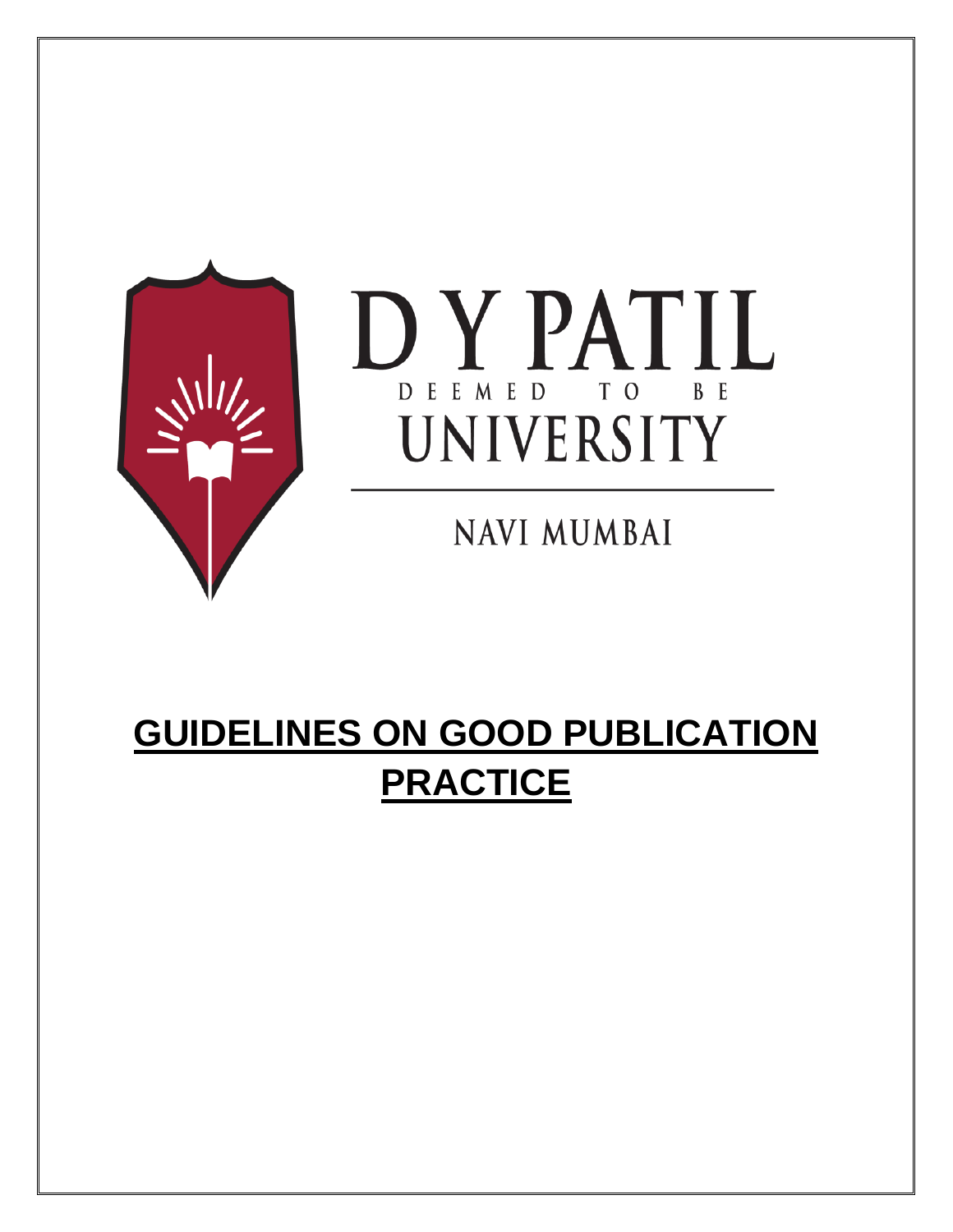

# **Introduction**

Committee on Publication Ethics [COPE] was founded in 1997 to address breaches of research and publication ethics. A voluntary body providing a discussion forum and advice for scientific editors, it aims to find practical ways of dealing with the issues, and to develop good practice. We thought it essential to attempt to define best practice in the ethics of scientific publishing. These guidelines should be useful for authors, editors, editorial board members, readers, owners of journals, and publishers. Intellectual honesty should be actively encouraged in all medical and scientific courses of study, and used to inform publication ethics and prevent misconduct. It is with that in mind that these guidelines have been produced. Details of other guidelines on the ethics of research and published codes of conduct are listed in the Appendix.

The guidelines were developed from a preliminary version drafted by individual members of the committee, which was then submitted to extensive consultation. They address: study design and ethical approval, data analysis, authorship, conflict of interests, the peer review process, redundant publication, plagiarism, and duties of editors, media relations, advertising, and how to deal with misconduct.

These guidelines are intended to be advisory rather than prescriptive, and to evolve over time. We hope that they will be disseminated widely, endorsed by editors, and refined by those who use them.

# **Study Design And Ethical Approval**

## **DEFINITION**

Good research should be well justified, well planned, appropriately designed, and ethically approved. To conduct research to a lower standard may constitute misconduct.

## **ACTION**

- Laboratory and clinical research should be driven by protocol; pilot studies should have a written rationale.
- Research protocols should seek to answer specific questions, rather than just collect data.
- Protocols must be carefully agreed by all contributors and collaborators, including, if appropriate, the participants.
- The final protocol should form part of the research record.
- Early agreement on the precise roles of the contributors and collaborators, and on matters of authorship and publication, is advised.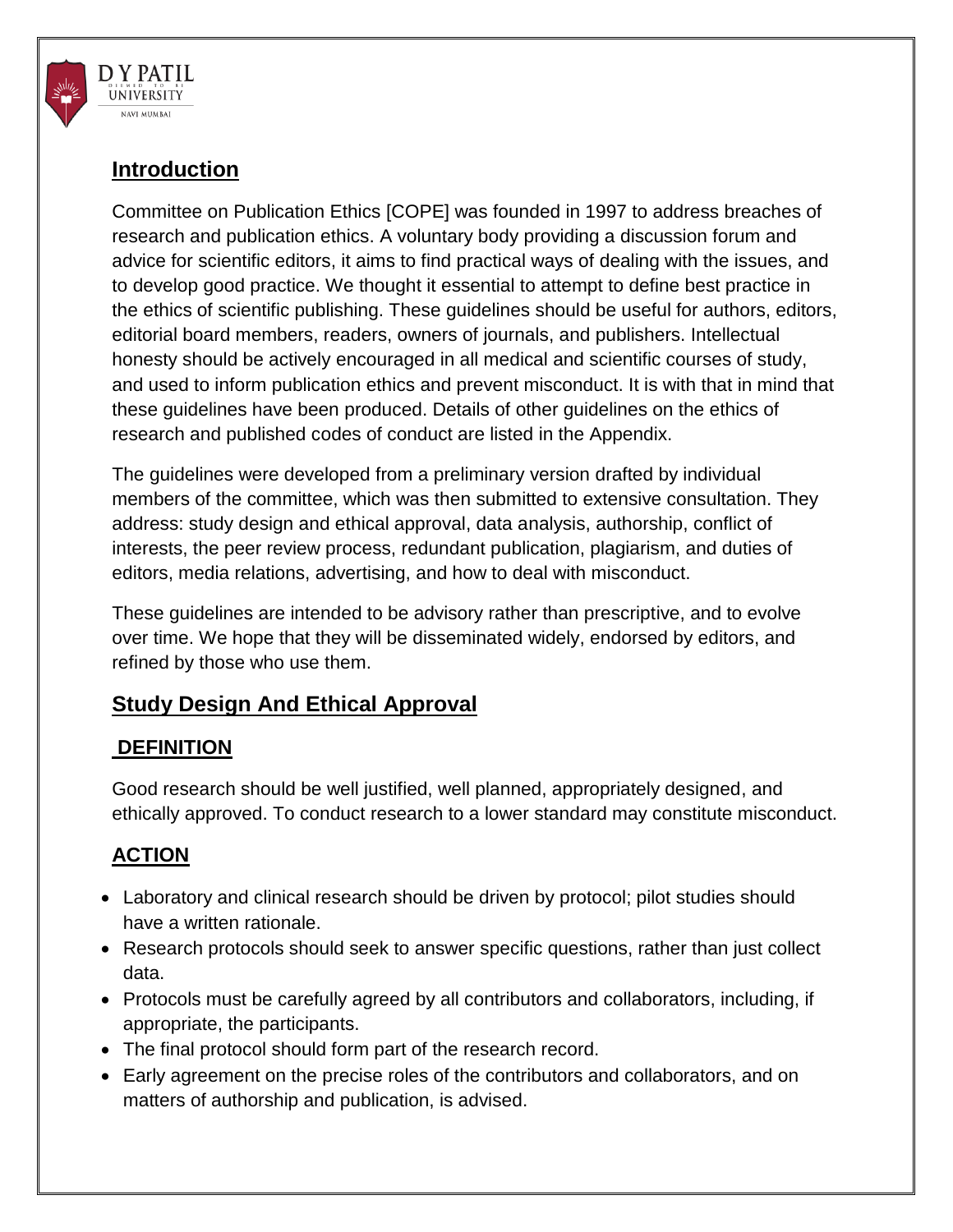- Statistical issues should be considered early in study design, including power calculations, to ensure there are neither too few nor too many participants.
- Formal and documented ethical approval from an appropriately constituted research ethics committee is required for all studies involving people, medical records, and anonymised human tissues.
- Use of human tissues in research should conform to the highest ethical standards, such as those recommended by the Nuffield Council on Bioethics.
- Fully informed consent should always be sought. It may not always be possible, however, and in such circumstances, an appropriately constituted research ethics committee should decide if this is ethically acceptable.
- When participants are unable to give fully informed consent, research should follow international guidelines, such as those of the Council for International Organizations of Medical Sciences (CIOMS).
- Animal experiments require full compliance with local, national, ethical, and regulatory principles, and local licensing arrangements. International standards vary.
- Formal supervision, usually the responsibility of the principal investigator, should be provided for all research projects: this must include quality control, and the frequent review and long term retention (may be up to 15 years) of all records and primary outputs.

# **DATA ANALYSIS**

## **DEFINITION**

D Y PATIL **UNIVERSITY** NAVE MITMRAT

> Data should be appropriately analysed, but inappropriate analysis does not necessarily amount to misconduct. Fabrication and falsification of data do constitute misconduct.

## **Action**

- All sources and methods used to obtain and analyze data, including any electronic pre-processing, should be fully disclosed; detailed explanations should be provided for any exclusions.
- Methods of analysis must be explained in detail, and referenced, if they are not in common use.
- The post hoc analysis of subgroups is acceptable, as long as this is disclosed. Failure to disclose that the analysis was post hoc is unacceptable.



**REGISTRAR** Y. PATIL DEEMED TO BE UNIVERSITY

NERUL, NAVI MUMBAI - 400706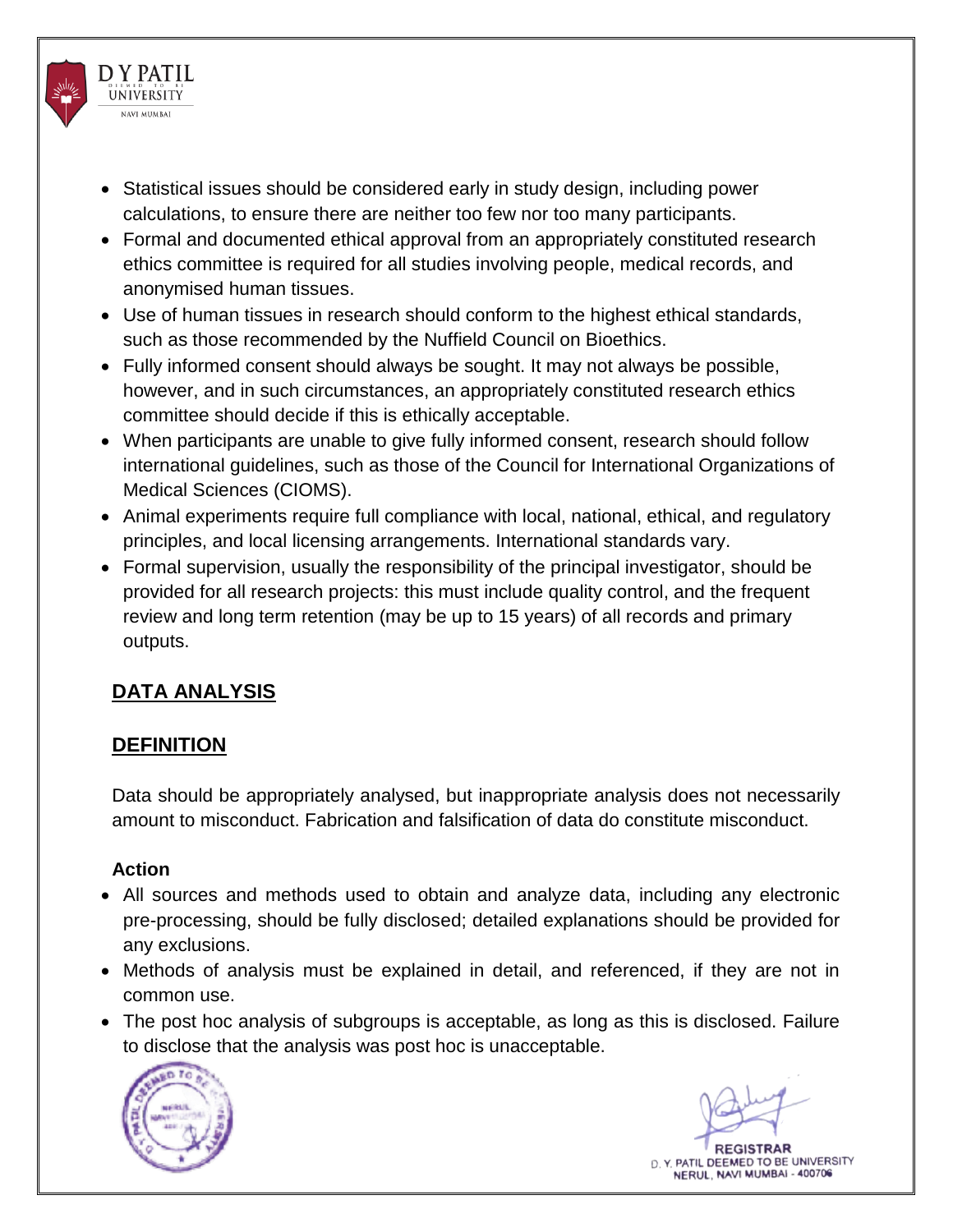The discussion section of a paper should mention any issues of bias which have been considered, and explain how they have been dealt with in the design and interpretation of the study.

#### **AUTHORSHIP**

#### **DEFINITION**

D Y PATIL **UNIVERSITY** NAVE MITMRAT

> There is no universally agreed definition of authorship, although attempts have been made (see Appendix). As a minimum, authors should take responsibility for a particular section of the study.

#### **ACTION**

- The award of authorship should balance intellectual contributions to the conception, design, analysis and writing of the study against the collection of data and other routine work. If there is no task that can reasonably be attributed to a particular individual, then that individual should not be credited with authorship.
- To avoid disputes over attribution of academic credit, it is helpful to decide early on in the planning of a research project who will be credited as authors, as contributors, and who will be acknowledged.
- All authors must take public responsibility for the content of their paper. The multidisciplinary nature of much research can make this difficult, but this can be resolved by the disclosure of individual contributions.
- Careful reading of the target journal's "Advice to Authors" is advised, in the light of current uncertainties.

#### **CONFLICTS OF INTEREST**

#### **DEFINITION**

Conflicts of interest comprise those which may not be fully apparent and which may influence the judgment of author, reviewers, and editors. They have been described as those which, when revealed later, would make a reasonable reader feel misled or deceived. They may be personal, commercial, political, academic or financial. "Financial" interests may include employment, research funding, stock or share ownership, payment for lectures or travel, consultancies and company support for staff.



**REGISTRAR** 

D. Y. PATIL DEEMED TO BE UNIVERSITY NERUL, NAVI MUMBAI - 400706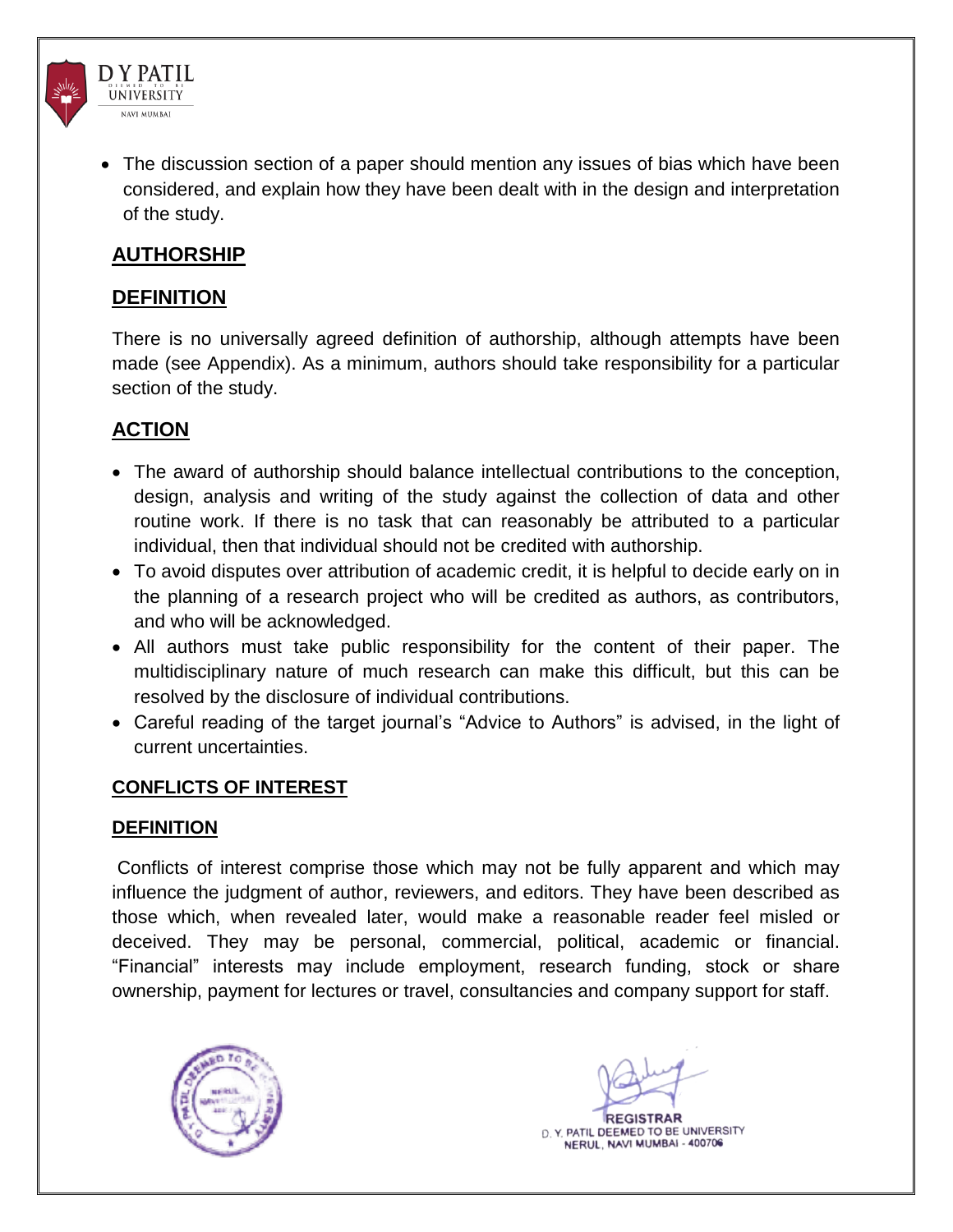

## **ACTION**

- Such interests, where relevant, must be declared to editors by researchers, authors, and reviewers.
- Editors should also disclose relevant conflicts of interest to their readers. If in doubt, disclose. Sometimes editors may need to withdraw from the review and selection process for the relevant submission.

## **PEER REVIEW**

## **DEFINITION**

Peer reviewers are external experts chosen by editors to provide written opinions, with the aim of improving the study. Working methods vary from journal to journal, but some use open procedures in which the name of the reviewer is disclosed, together with the full or "edited" report.

## **ACTION**

- Suggestions from authors as to who might act as reviewers are often useful, but there should be no obligation on editors to use those suggested.
- The duty of confidentiality in the assessment of a manuscript must be maintained by expert reviewers, and this extends to reviewers' colleagues who may be asked (with the editor's permission) to give opinions on specific sections.
- The submitted manuscript should not be retained or copied.
- Reviewers and editors should not make any use of the data, arguments, or interpretations, unless they have the authors' permission.
- Reviewers should provide speedy, accurate, courteous, unbiased and justifiable reports.
- If reviewers suspect misconduct, they should write in confidence to the editor.
- Journals should publish accurate descriptions of their peer review, selection, and appeals processes.
- Journals should also provide regular audits of their acceptance rates and publication times



**REGISTRAR** D. Y. PATIL DEEMED TO BE UNIVERSITY NERUL, NAVI MUMBAI - 400706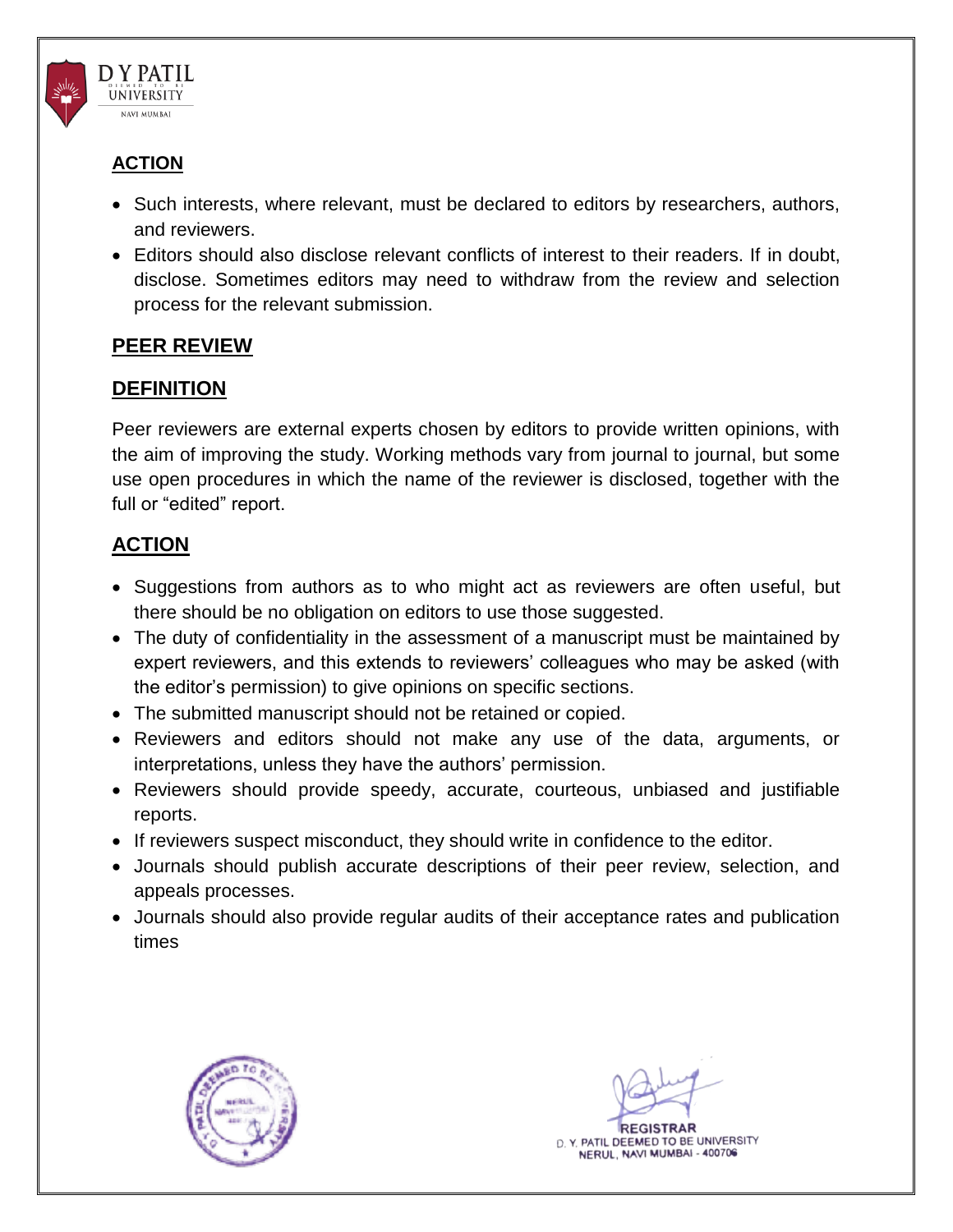

## **REDUNDANT PUBLICATION**

#### **DEFINITION**

Redundant publication occurs when two or more papers, without full cross reference, share the same hypothesis, data, discussion points, or conclusions.

#### **ACTION**

- Published studies do not need to be repeated unless further confirmation is required.
- Previous publication of an abstract during the proceedings of meetings does not preclude subsequent submission for publication, but full disclosure should be made at the time of submission.
- Re-publication of a paper in another language is acceptable, provided that there is full and prominent disclosure of its original source at the time of submission.
- At the time of submission, authors should disclose details of related papers, even if in a different language, and similar papers in press.

#### **PLAGIARISM**

#### **DEFINITION**

Plagiarism ranges from the unreferenced use of others' published and unpublished ideas, including research grant applications to submission under "new" authorship of a complete paper, sometimes in a different language. It may occur at any stage of planning, research, writing, or publication: it applies to print and electronic versions.

#### **ACTION**

• All sources should be disclosed, and if large amounts of other people's written or illustrative material are to be used, permission must be sought.



**REGISTRAR** D. Y. PATIL DEEMED TO BE UNIVERSITY NERUL, NAVI MUMBAI - 400706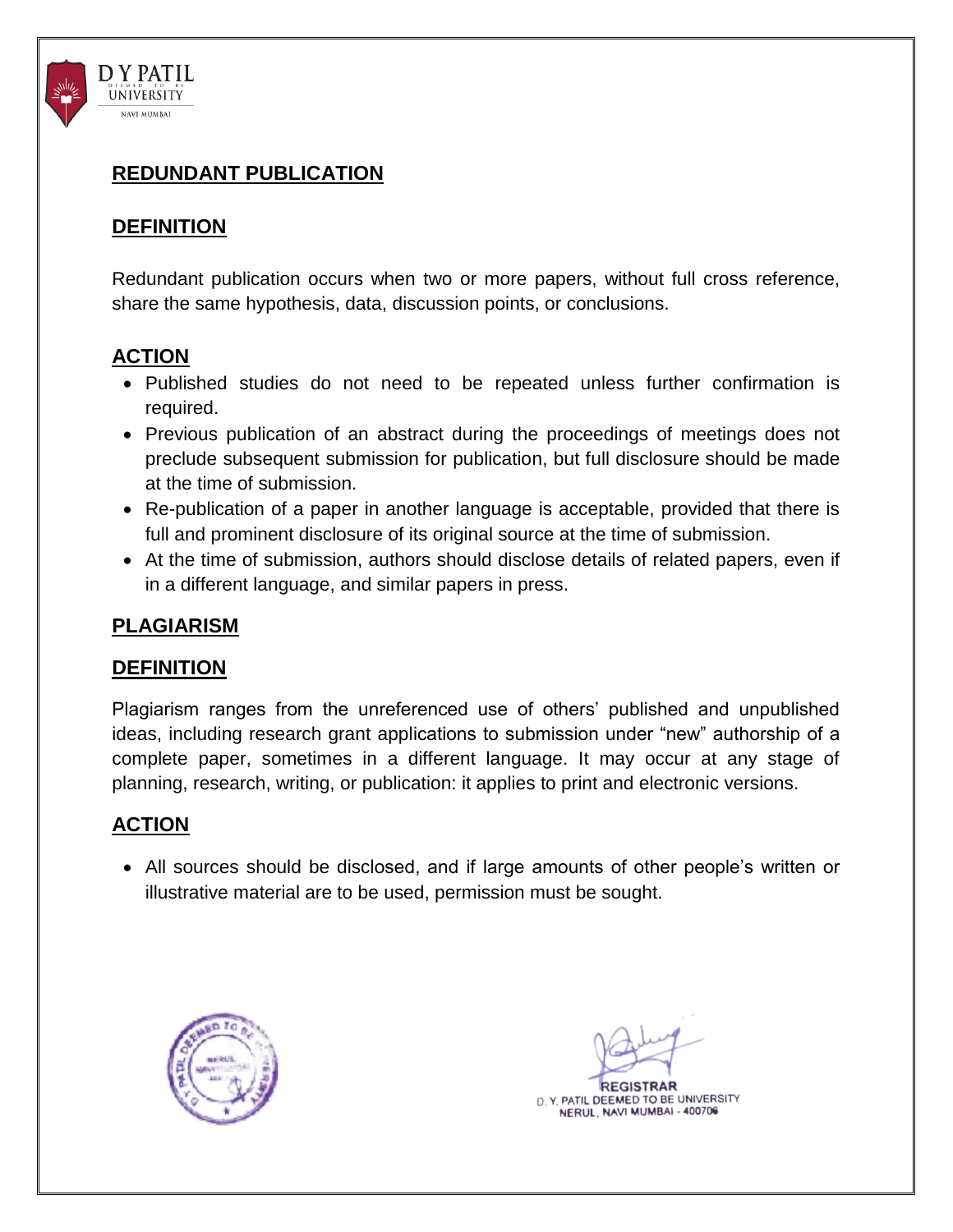

## **DUTIES OF EDITORS**

## **DEFINITION**

Editors are the stewards of journals. They usually take over their journal from the previous editor(s) and always want to hand over the journal in good shape. Most editors provide direction for the journal and build a strong management team. They must consider and balance the interests of many constituents, including readers, authors, staff, owners, editorial board members, advertisers and the media.

## **ACTIONS**

- Editors' decisions to accept or reject a paper for publication should be based only on the paper's importance, originality, and clarity, and the study's relevance to the remit of the journal.
- Studies that challenge previous work published in the journal should be given an especially sympathetic hearing.
- Studies reporting negative results should not be excluded.
- All original studies should be peer reviewed before publication, taking into full account possible bias due to related or conflicting interests.
- Editors must treat all submitted papers as confidential.
- When a published paper is subsequently found to contain major flaws, editors must accept responsibility for correcting the record prominently and promptly

## **MEDIA RELATIONS**

#### **DEFINITION**

Medical research findings are of increasing interest to the print and broadcast media. Journalists may attend scientific meetings at which preliminary research findings are presented, leading to their premature publication in the mass media.



**REGISTRAR** D. Y. PATIL DEEMED TO BE UNIVERSITY NERUL, NAVI MUMBAI - 400706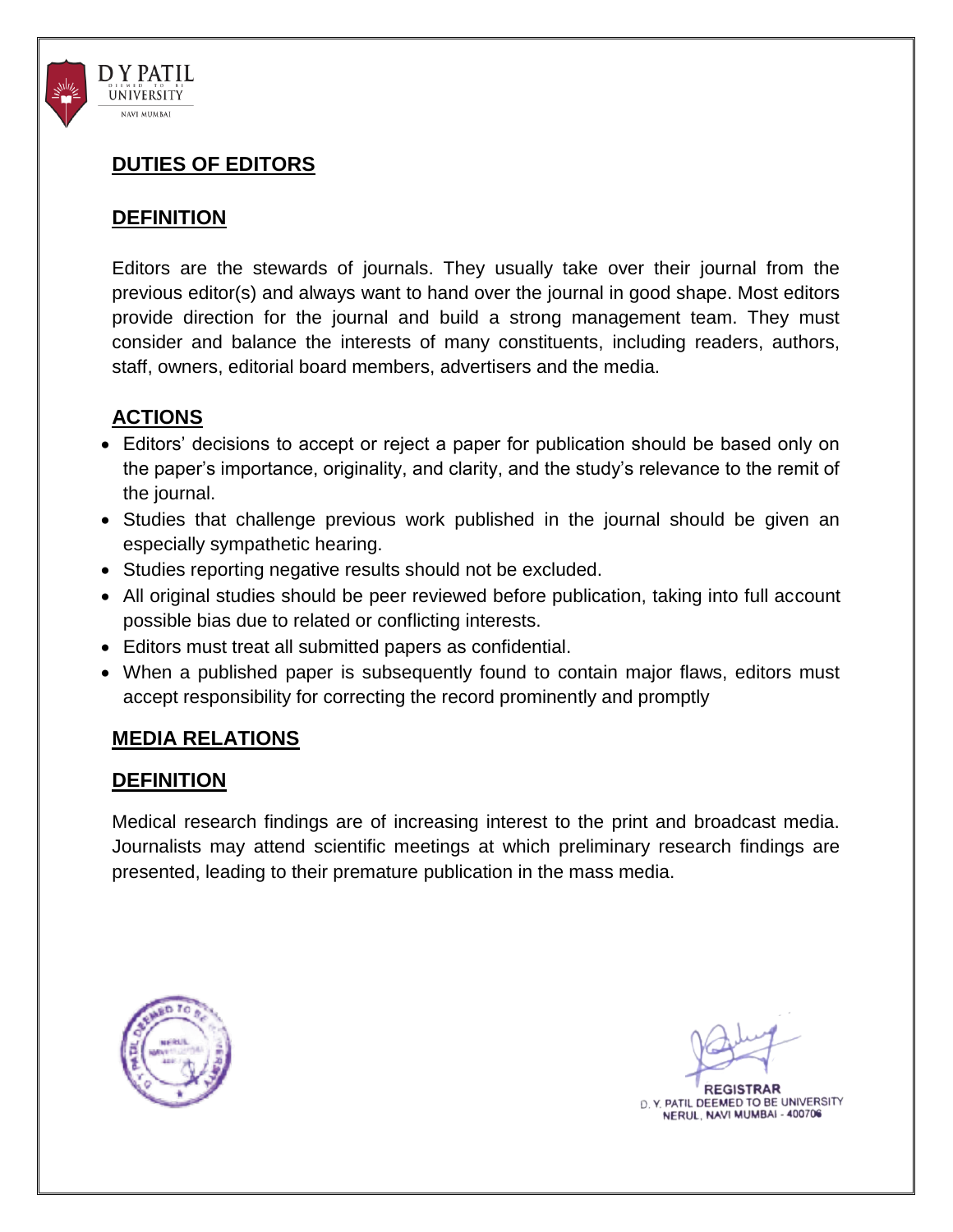

# **ACTION**

- Authors approached by the media should give as balanced an account of their work as possible, ensuring that they point out where evidence ends and speculation begins.
- Simultaneous publication in the mass media and a peer reviewed journal is advised, as this usually means that enough evidence and data have been provided to satisfy informed and critical readers.
- Where this is not possible, authors should help journalists to produce accurate reports, but refrain from supplying additional data.
- All efforts should be made to ensure that patients who have helped with the research should be informed of the results by the authors before the mass media, especially if there are clinical implications.
- Authors should be advised by the organizers if journalists are to attend scientific meetings.
- It may be helpful to authors to be advised of any media policies operated by the journal in which their work is to be published.

## **ADVERTISING**

#### **DEFINITION**

Many scientific journals and meetings derive significant income from advertising. Reprints may also be lucrative.

## **ACTION**

- Editorial decisions must not be influenced by advertising revenue or reprint potential: editorial and advertising administration must be clearly separated.
- Advertisements that mislead must be refused, and editors must be willing to publish criticisms, according to the same criteria used for material in the rest of the journal.
- Reprints should be published as they appear in the journal unless a correction is to be added. Guidelines on good publication practice 45



**REGISTRAR** D. Y. PATIL DEEMED TO BE UNIVERSITY NERUL, NAVI MUMBAI - 400706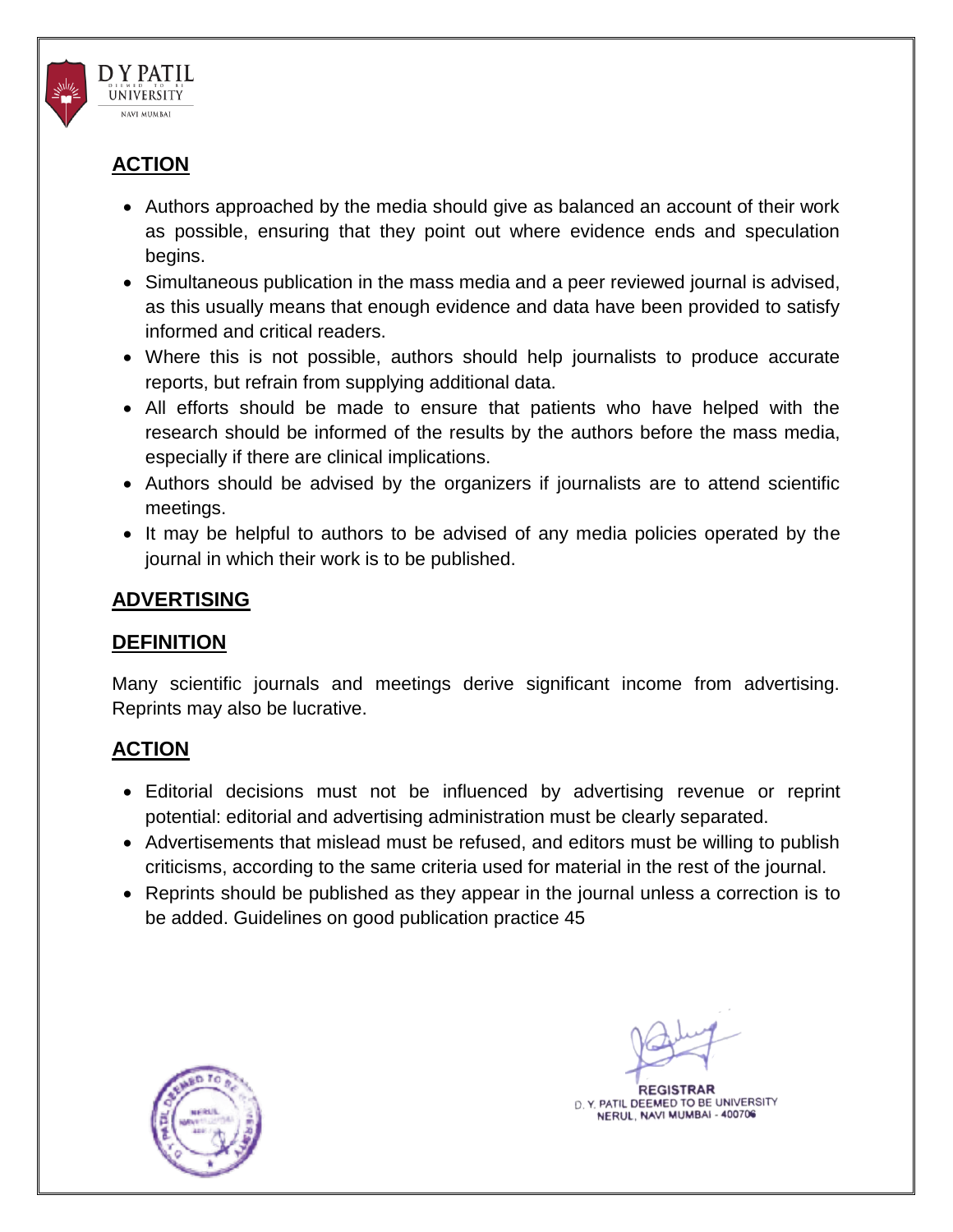

## **Dealing with misconduct**

## **Principles**

- The general principle confirming misconduct is intention to cause others to regard as true that which is not true.
- The examination of misconduct must therefore focus, not only on the particular act or omission, but also on the intention of the researcher, author, editor, reviewer or publisher involved.
- Deception may be by intention, by reckless disregard of possible consequences, or by negligence. It is implicit; therefore, that "best practice" requires complete honesty, with full disclosure.
- Codes of practice may raise awareness, but can never be exhaustive.

#### **Investigating misconduct.**

- Editors should not simply reject papers that raise questions of misconduct. They are ethically obliged to pursue the case. However, knowing how to investigate and respond to possible cases of misconduct is difficult.
- COPE is always willing to advise, but for legal reasons, can only advise on anonymised cases.
- It is for the editor to decide what action to take

#### **Serious misconduct**

- Editors must take all allegations and suspicions of misconduct seriously, but they must recognize that they do not usually have either the legal legitimacy or the means to conduct investigations into serious cases.
- The editor must decide when to alert the employers of the accused author(s).
- Some evidence is required, but if employers have a process for investigating accusations—as they are increasingly required to do—then editors do not need to assemble a complete case. Indeed, it may be ethically unsound for editors to do so, because such action usually means consulting experts, so spreading abroad serious questions about the author(s).
- If editors are presented with convincing evidence—perhaps by reviewers—of serious misconduct, they should immediately pass this on to the employers, notifying the author(s) that they are doing so.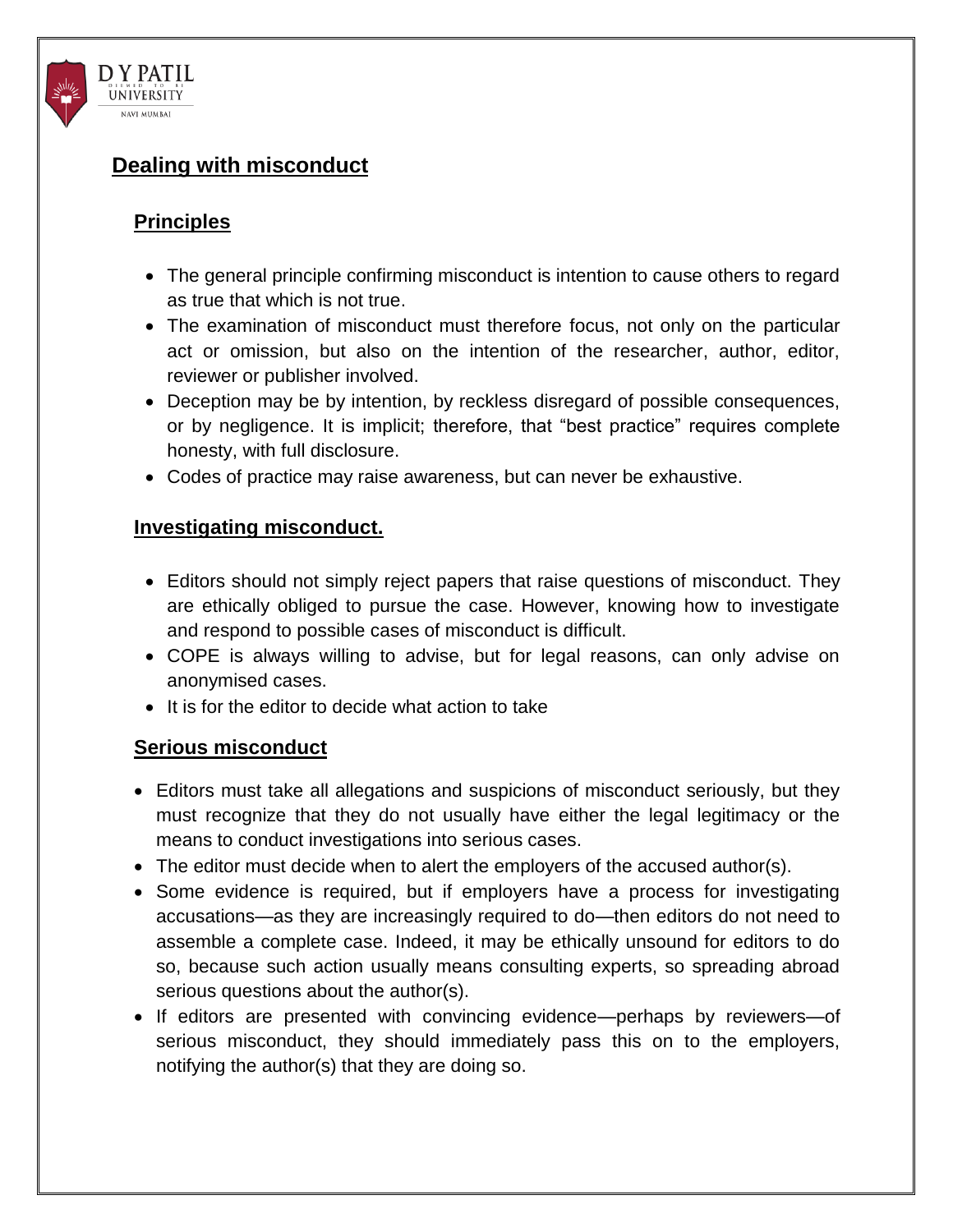

- If accusations of serious misconduct are not accompanied by convincing evidence, then editors should confidentially seek expert advice.
- If the experts raise serious questions about the research, then editors should notify the employers.
- If the experts find no evidence of misconduct, the editorial processes should proceed in the normal way.
- If presented with convincing evidence of serious misconduct, where there is no employer to whom this can be referred, and the author(s) are registered doctors, cases can be referred to the General Medical Council.
- If, however, there is no organization with the legitimacy and the means to conduct an investigation, then the editor may decide that the case is sufficiently important to warrant publishing something in the journal. Legal advice will then be essential.
- If editors are convinced that an employer has not conducted an adequate investigation of a serious accusation, they may feel that publication of a notice in the journal is warranted. Legal advice will be essential.
- Authors should be given the opportunity to respond to accusations of serious misconduct

#### **Less serious misconduct**

- Editors may judge that it is not necessary to involve employers in less serious cases of misconduct, such as redundant publication, deception over authorship, or failure to declare conflict of interest. Sometimes the evidence may speak for itself, although it may be wise to appoint an independent expert.
- Editors should remember that accusations of even minor misconduct may have serious implications for the author(s), and it may then be necessary to ask the employers to investigate.
- Authors should be given the opportunity to respond to any charge of minor misconduct.
- If convinced of wrongdoing, editors may wish to adopt some of the sanctions outlined below.



**REGISTRAR** 

D. Y. PATIL DEEMED TO BE UNIVERSITY NERUL, NAVI MUMBAI - 400706